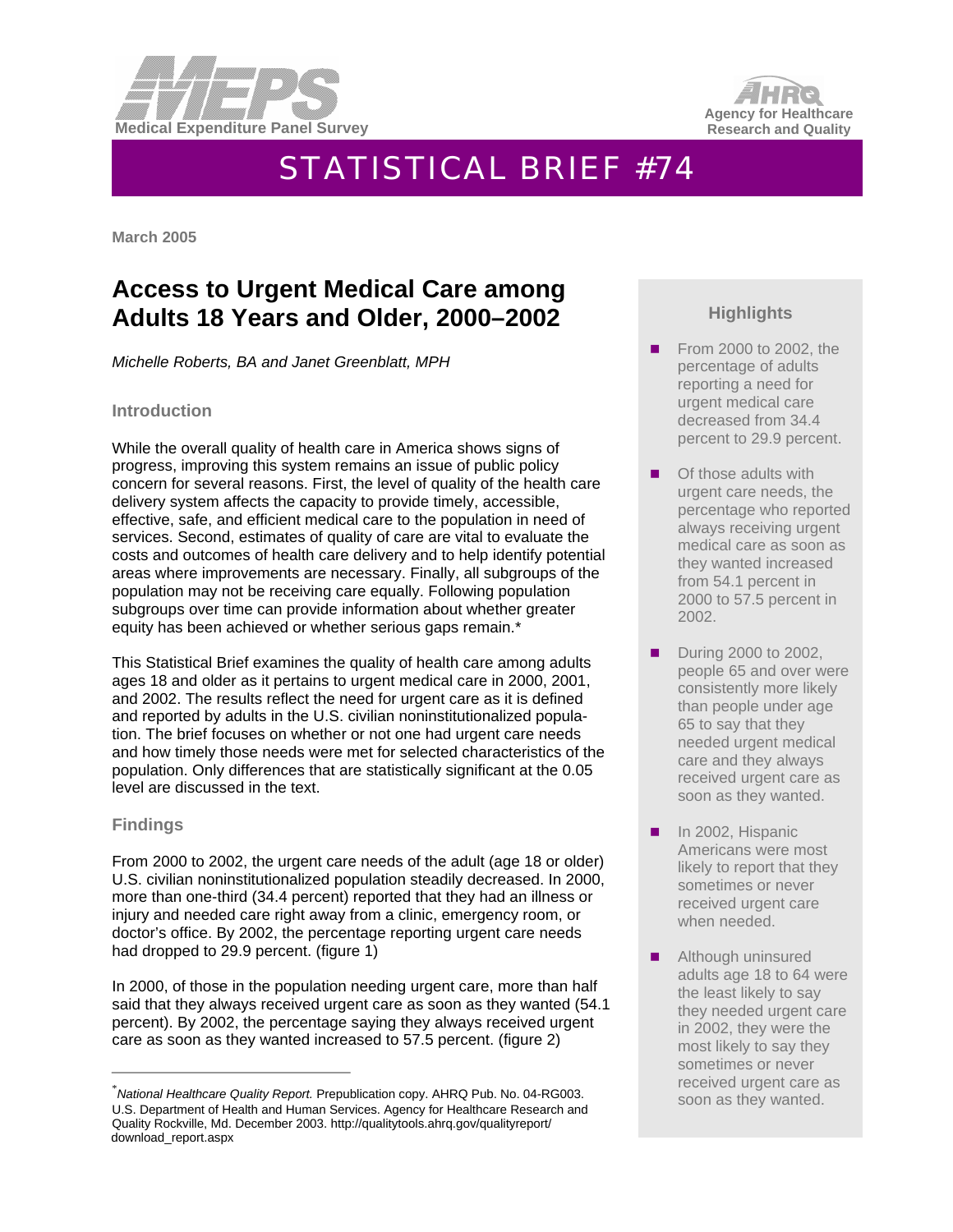#### *Age*

During 2000 to 2002, people 65 and over were consistently more likely than people 18 to 64 to say they needed urgent medical care. The needs of older people were relatively stable between 2000 and 2002 (38.7 percent in 2000, 36.5 percent in 2001, 36.3 percent in 2002). However, younger adults, age 18 to 64, were less likely in 2002 than in 2000 to say they needed urgent care (33.6 percent in 2000, 31.8 percent in 2001, and 28.7 percent in 2002). (figure 3)

Similarly, people 65 and over were consistently more likely than people under age 65 to say they always received urgent care as soon as they wanted. While the percentage of older people always receiving care were relatively stable between 2000 and 2002 (65.6 percent in 2000, 68.6 percent in 2001, and 69.6 percent in 2002), the percentage of younger adults always receiving urgent care when needed increased from 51.6 percent in 2000 to 54.7 percent in 2002. (figure 4)

#### *Race/ethnicity*

In 2002, non-Hispanic whites/others and non-Hispanic blacks were more likely than Hispanics to say they needed urgent care (30.1 percent, 32.1 percent, and 26.7 percent, respectively). In addition, the percentage of whites/others reporting a need for urgent care decreased from 35.2 percent in 2000 to 30.1 percent in 2002, while the percentage of blacks with urgent care needs was relatively stable between 2000 and 2002 (33.9 percent in 2000 and 32.1 percent in 2002). (figure 5)

Among those needing care, Hispanics were most likely to say they sometimes or never received care as soon as they wanted. In 2002, about one in four Hispanics—25.9 percent—reported having an ill-timed or unmet response to an urgent care need, an increase from 2000 (22.3 percent). (figure 6)

While the percentage of Hispanics saying they always received care as soon as they wanted increased from 42.7 percent in 2000 to 44.9 percent in 2002, Hispanics remained the group least likely to report always getting urgent care when needed. (figure 7)

#### *Health insurance coverage*

In 2002, uninsured adults age 18 to 64 were less likely than insured adults (those having either any private or public only insurance) to report needing urgent care (28.0 percent any private, 44.4 percent public only, and 23.7 percent uninsured). The percentage of the uninsured reporting urgent care needs steadily decreased between 2000 and 2002 (29.2 percent in 2000, 25.9 percent in 2001, and 23.7 percent in 2002). (figure 8)

Again in 2002, among those needing urgent care, uninsured adults age 18 to 64 were 1.7 to 2.4 times as likely as those with insurance to say they sometimes or never received care as soon as they wanted (13.7 percent any private, 19.7 percent public only, and 32.8 percent uninsured). In addition, the percentage of the uninsured who sometimes or never received urgent care increased from 28.7 percent in 2000 to 32.8 percent in 2002. (figure 9)

#### **Data Source**

The data presented in this Statistical Brief are drawn from the 2000, 2001, and 2002 Medical Expenditure Panel Survey (MEPS) Household Component (HC) Full Year Consolidated data files: MEPS-HC-050, MEPS-HC-060, and MEPS-HC-070.

To collect information on the quality of health care received, the first self-administered questionnaire (SAQ) was added to the MEPS in 2000. The SAQ contains quality of care measures taken from an AHRQ-sponsored instrument, the Consumer Assessments of Health Plans (CAHPS®). The second SAQ was administered in late 2001 and early 2002. The third SAQ was administered in late 2002 and early 2003.

In each of the SAQs, the questions regarding urgent medical care needs refer to events experienced within the last 12 months. It should be noted that the order of the questions pertaining to the need for urgent care changed between the 2000 and 2002 SAQ. There were also minor wording changes in the question pertaining to the respondent's ability to obtain care when wanted.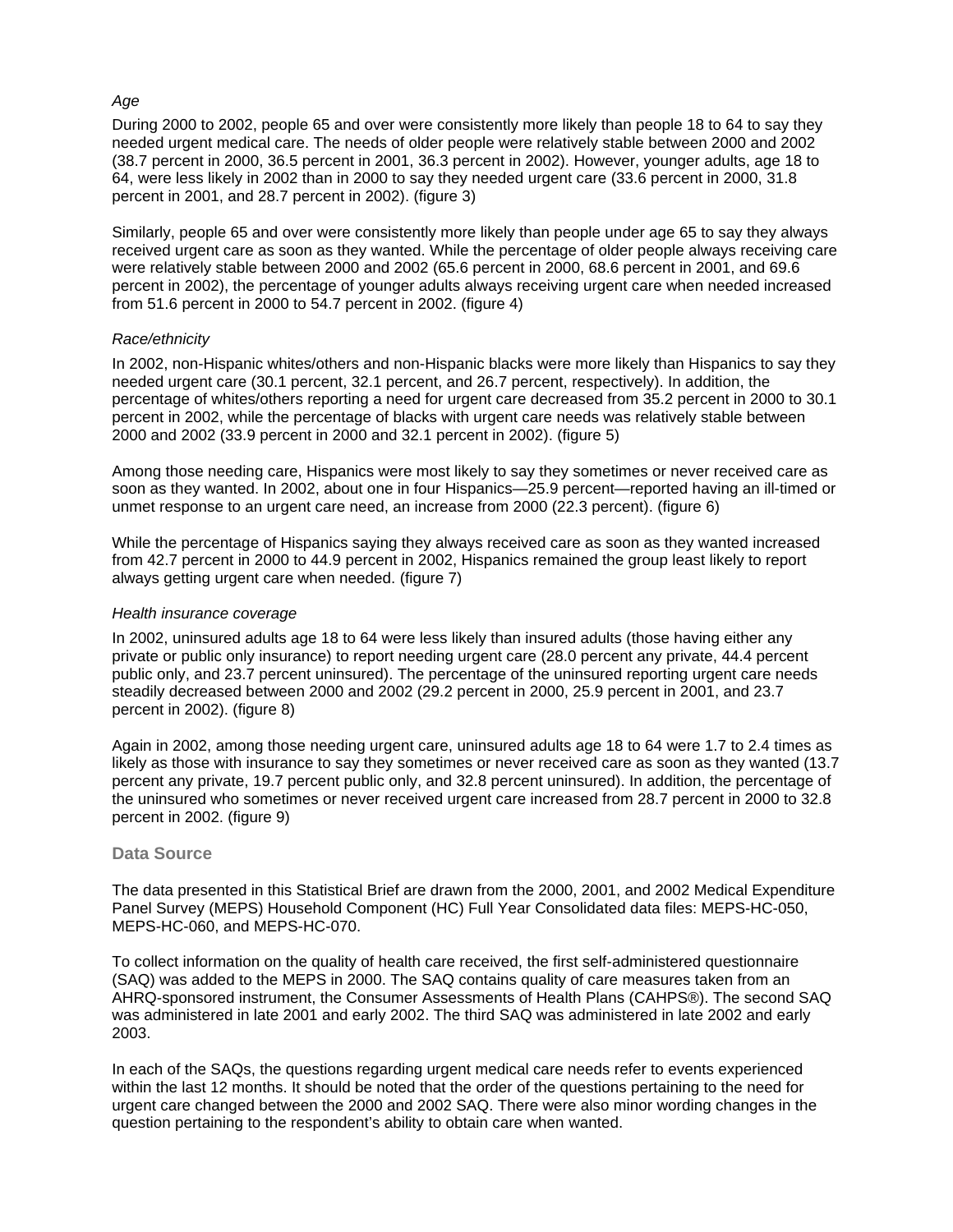#### **Definitions**

#### *Urgent (medical) care*

In the 2000 and 2001 SAQ, urgent (medical) care is defined as medical care for an illness or injury that is needed right away from a doctor's office, clinic, or emergency room. However, in the 2002 SAQ, the definition was expanded to include conditions; respondents were asked the following two survey questions:

"In the last 12 months, did you have an illness, injury, or condition that needed care right away from a clinic, emergency room, or doctor's office?"

"In the last 12 months, when you needed care right away for an illness, injury, or condition how often did you get care as soon as you wanted? "

#### *Type of health insurance coverage*

Any private indicates persons having private insurance coverage (including CHAMPUS/VA) any time during the year, public only denotes persons having only public insurance coverage all year, and uninsured indicates persons who were uninsured all year.

#### **About MEPS-HC and CAHPS®**

MEPS-HC is a nationally representative longitudinal survey that collects detailed information on health care utilization and expenditures, health insurance, and health status, as well as a wide variety of social, demographic, and economic characteristics for the civilian noninstitutionalized population. It is cosponsored by the Agency for Healthcare Research and Quality and the National Center for Health Statistics. For more information about MEPS, call the MEPS information coordinator at AHRQ (301-427- 1656) or visit the MEPS Web site at [http://www.meps.ahrq.gov/.](http://www.meps.ahrq.gov/)

The health care quality measures used for this study were taken from the Consumer Assessments of Health Plans (CAHPS®), an AHRQ-sponsored instrument to measure quality of care by consumers. Conditional response rates of 87, 88, and 88 percent were achieved for the MEPS self-administered questionnaire in 2000, 2001, and 2002, respectively, yielding overall response rates of 61, 63, and 61 percent for the survey (15,662 respondents to the 2000 SAQ; 21,435 respondents to the 2001 SAQ; and 24,249 respondents to the 2002 SAQ). Specific item nonresponse rates generally varied from 1 to 4 percent for the study questions.

#### **References**

For a detailed description of the MEPS-HC survey design, sample design, and methods used to minimize sources on nonsampling error, see the following publications:

Cohen, J. *Design and Methods of the Medical Expenditure Panel Survey Household Component.* MEPS Methodology Report No. 1. AHCPR Pub. No. 97-0026. Rockville, Md.: Agency for Health Care Policy and Research, 1997.

Cohen, S. *Sample Design of the 1996 Medical Expenditure Panel Survey Household Component.* MEPS Methodology Report No. 2. AHCPR Pub. No. 97-0027. Rockville, Md.: Agency for Health Care Policy and Research, 1997.

Cohen, S. Design Strategies and Innovations in the Medical Expenditure Panel Survey. *Medical Care,*  July 2003: 41(7) Supplement: III-5–III-12.

#### **Suggested Citation**

Roberts, M. and Greenblatt, J. *Access to Urgent Medical Care among Adults 18 Years and Older, 2000– 2002.* Statistical Brief #74. March 2005. Agency for Healthcare Research and Quality, Rockville, Md. http://meps.ahrq.gov/mepsweb/data\_files/publications/st74/stat74.pdf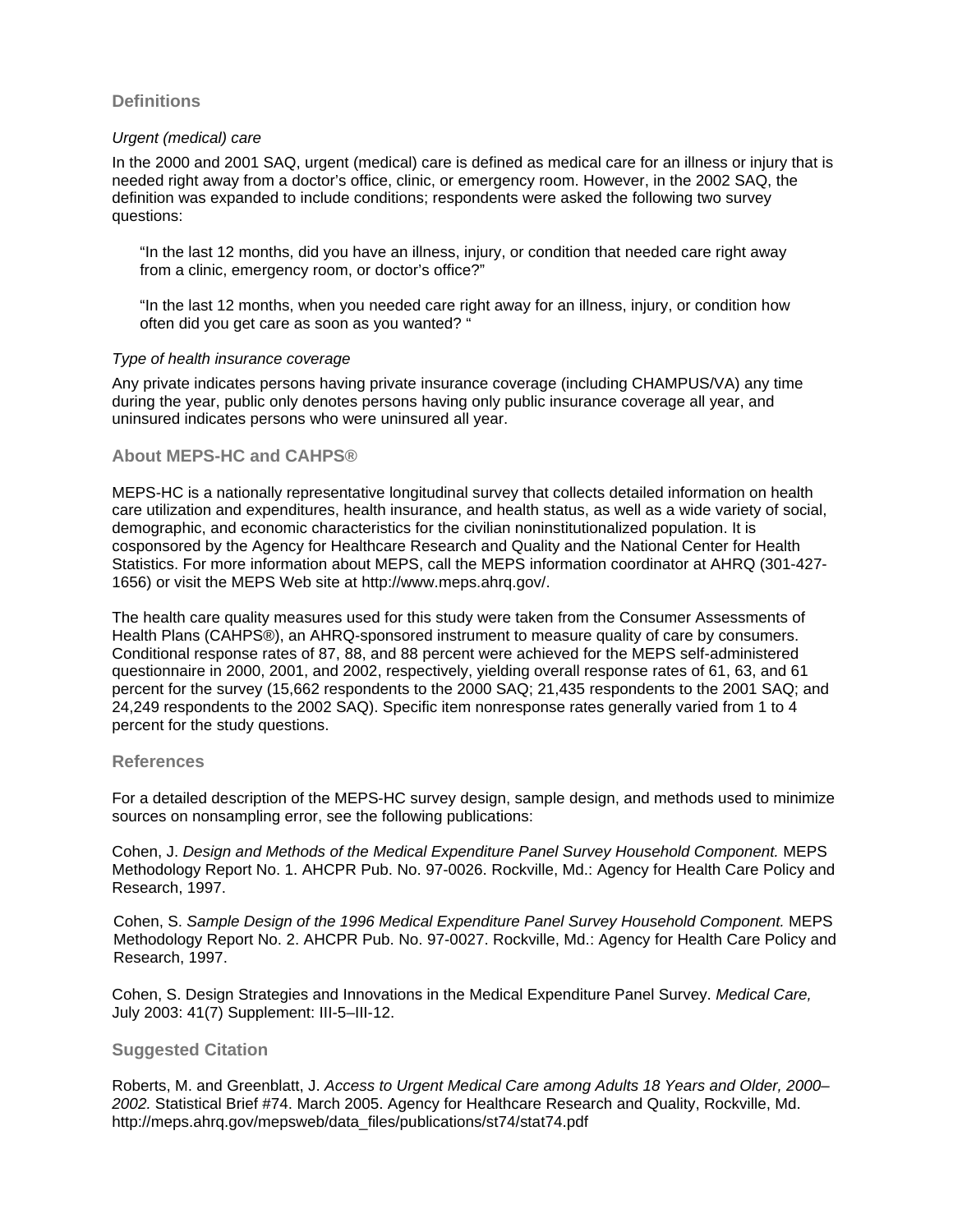

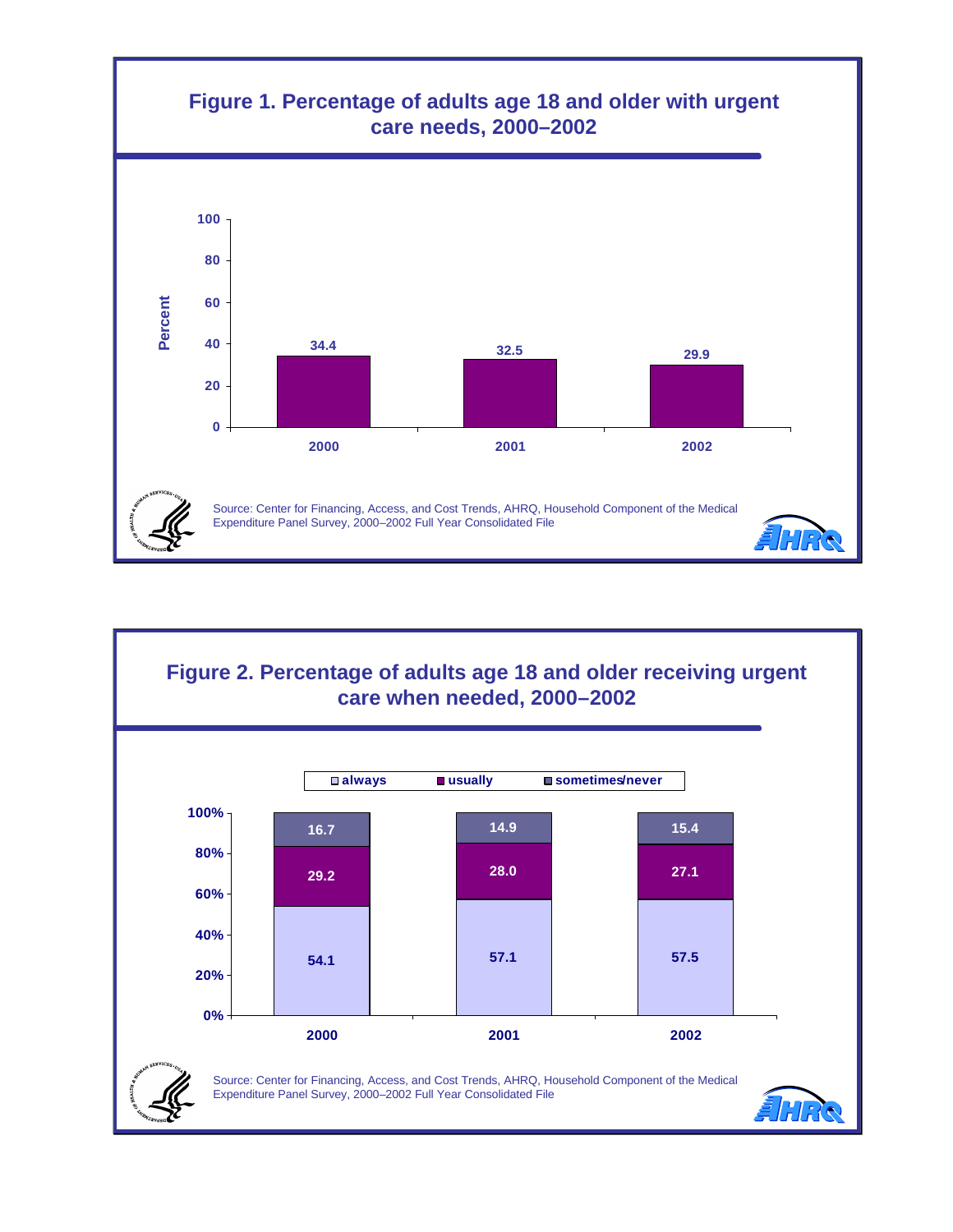

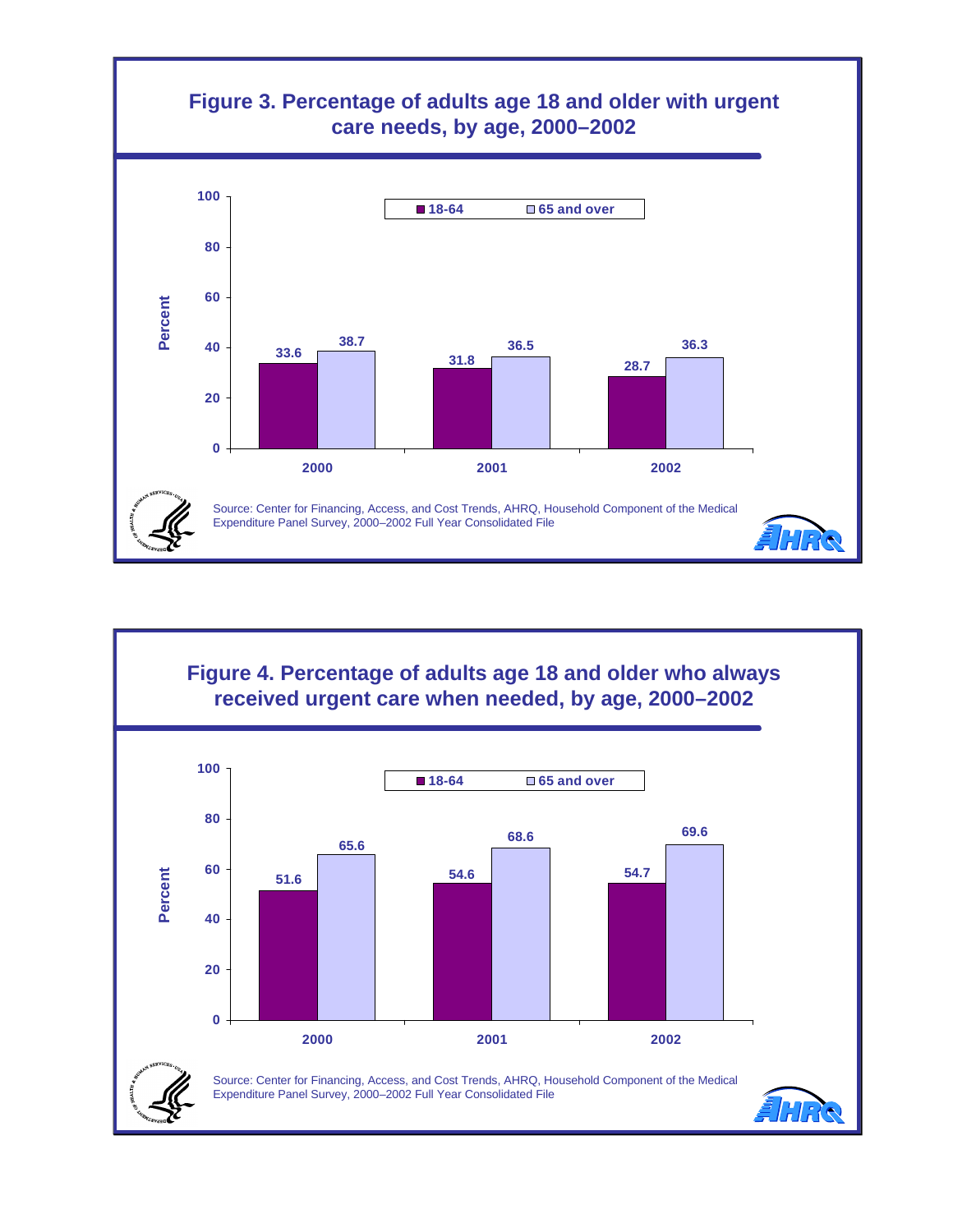

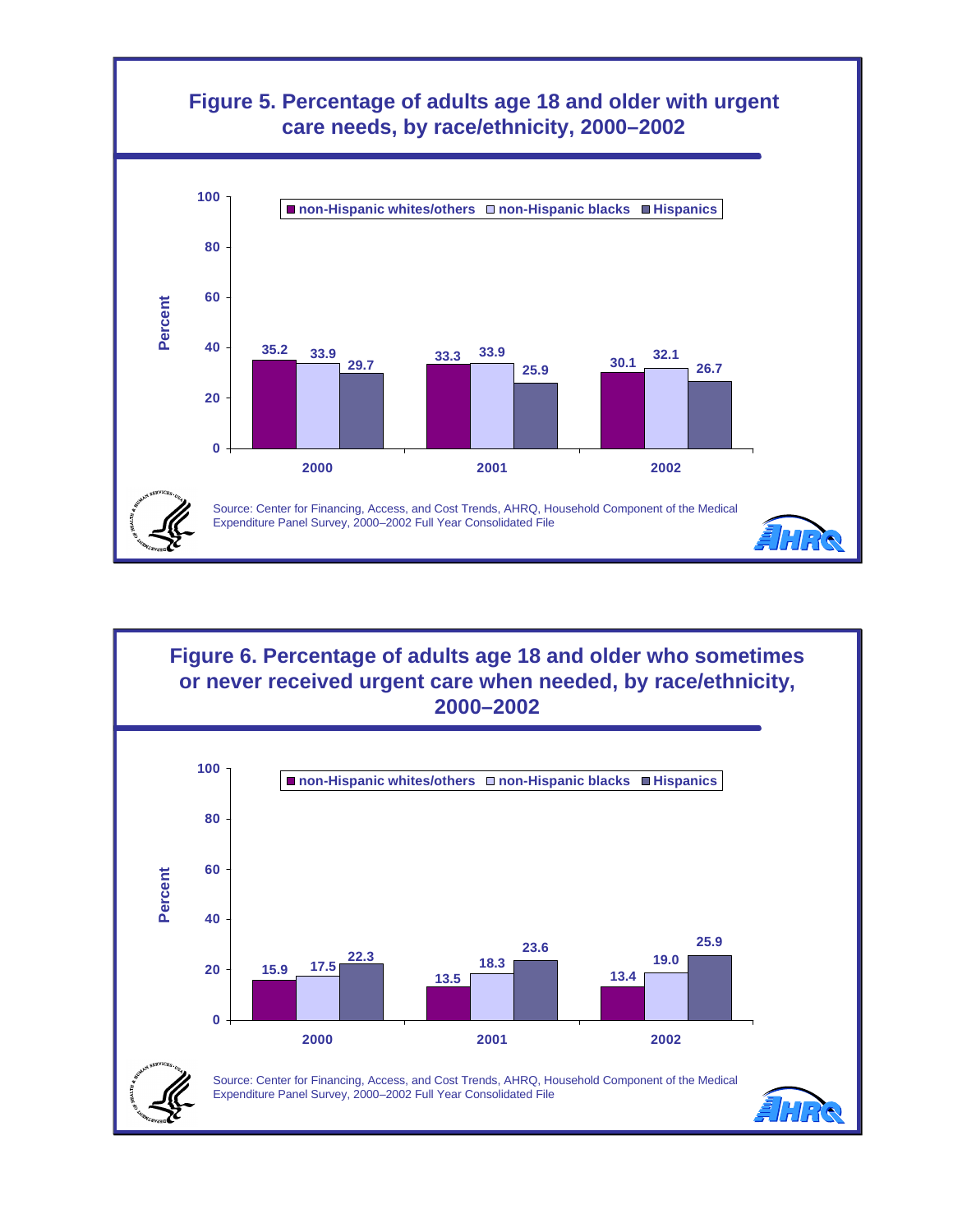